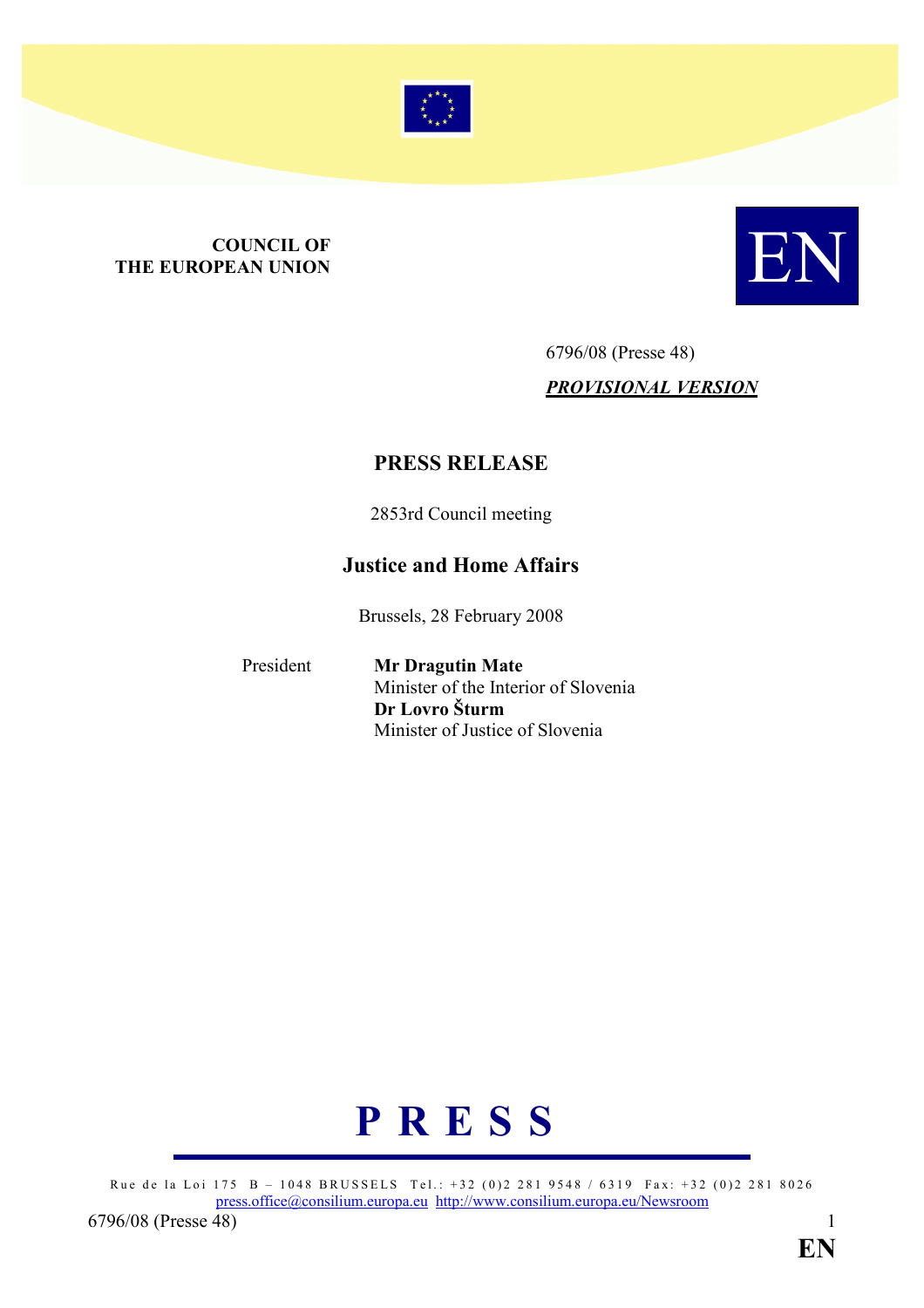# Main results of the Council

The Council reached an agreement on two issues regarding a proposal for a Council Decision establishing the European Police Office (Europol): the lifting of immunity for Europol officials when participating in operational activities, especially Joint Investigation Teams (JITs), and the principle of staff rotation and the possibility for Europol staff participating in JIT to receive instructions from the team leader. The Presidency announced its intention of reaching a political agreement on this text in April 2008.

The Council also adopted conclusions regarding the development of the second generation of the Schengen Information System (SIS II) and decided to approve the signature of protocols on the accession of Liechtenstein to Schengen.

Member states agreed to adopt a common approach for the purpose with a view to discussing with the US the implementation of the US Visa Waiver Programme Legislation .

Finally, the Council adopted a common position on mediation in civil and commercial matters.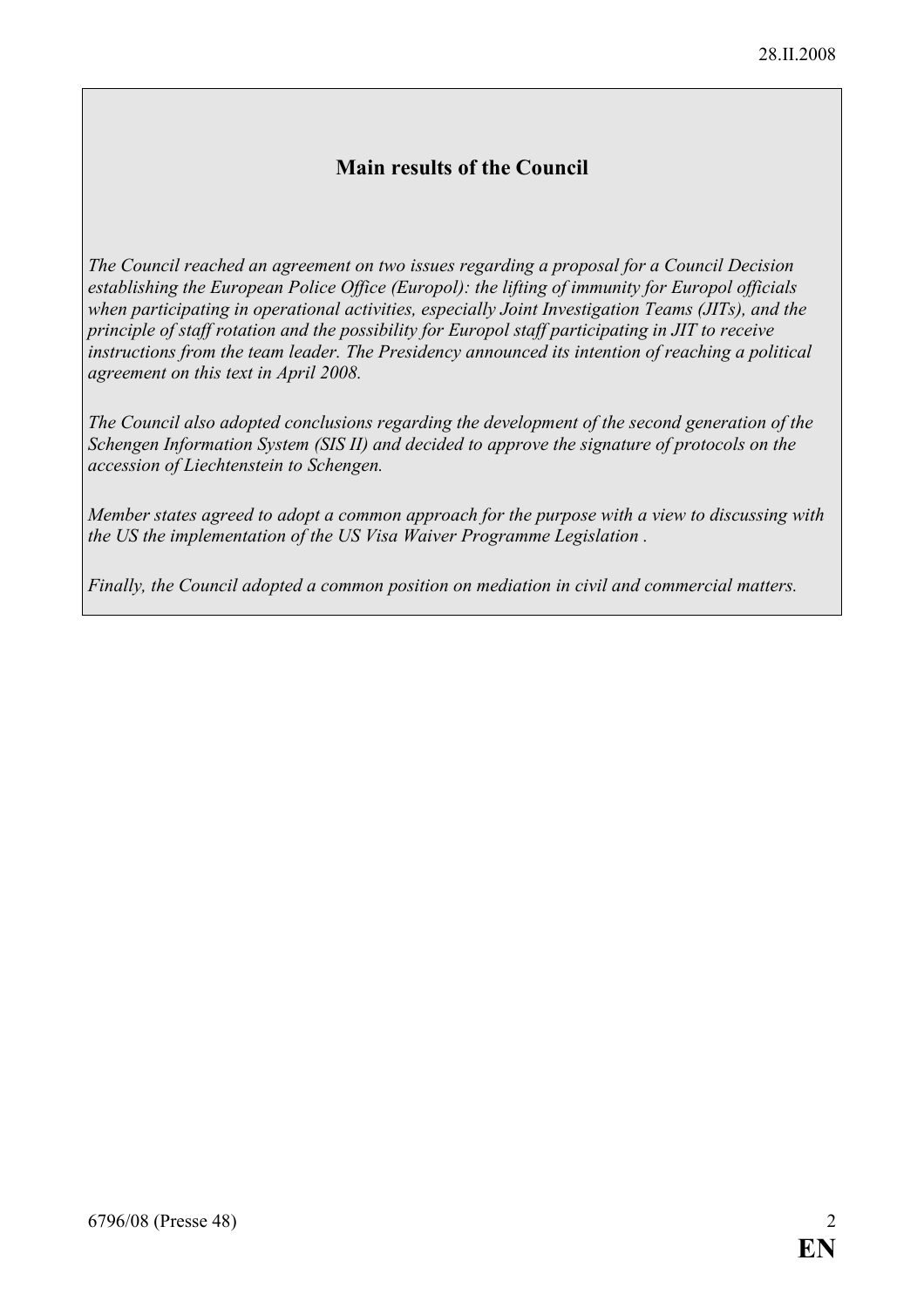# CONTENTS<sup>1</sup>

|--|

## ITEMS DEBATED

| RATIFICATION OF EU-US AGREEMENTS ON EXTRADITION AND MUTUAL |  |
|------------------------------------------------------------|--|
|                                                            |  |

#### OTHER ITEMS APPROVED

#### JUSTICE AND HOME AFFAIRS

| <b>EXTERNAL RELATIONS</b> |  |
|---------------------------|--|
|                           |  |

 $\cdot$  Where declarations, conclusions or resolutions have been formally adopted by the Council, this is indicated in the heading for the item concerned and the text is placed between quotation marks.

- Documents for which references are given in the text are available on the Council's Internet site (http://www.consilium.europa.eu).
	- $\bullet$ Acts adopted with statements for the Council minutes which may be released to the public are indicated by an asterisk; these statements are available on the Council's Internet site or may be obtained from the Press Office.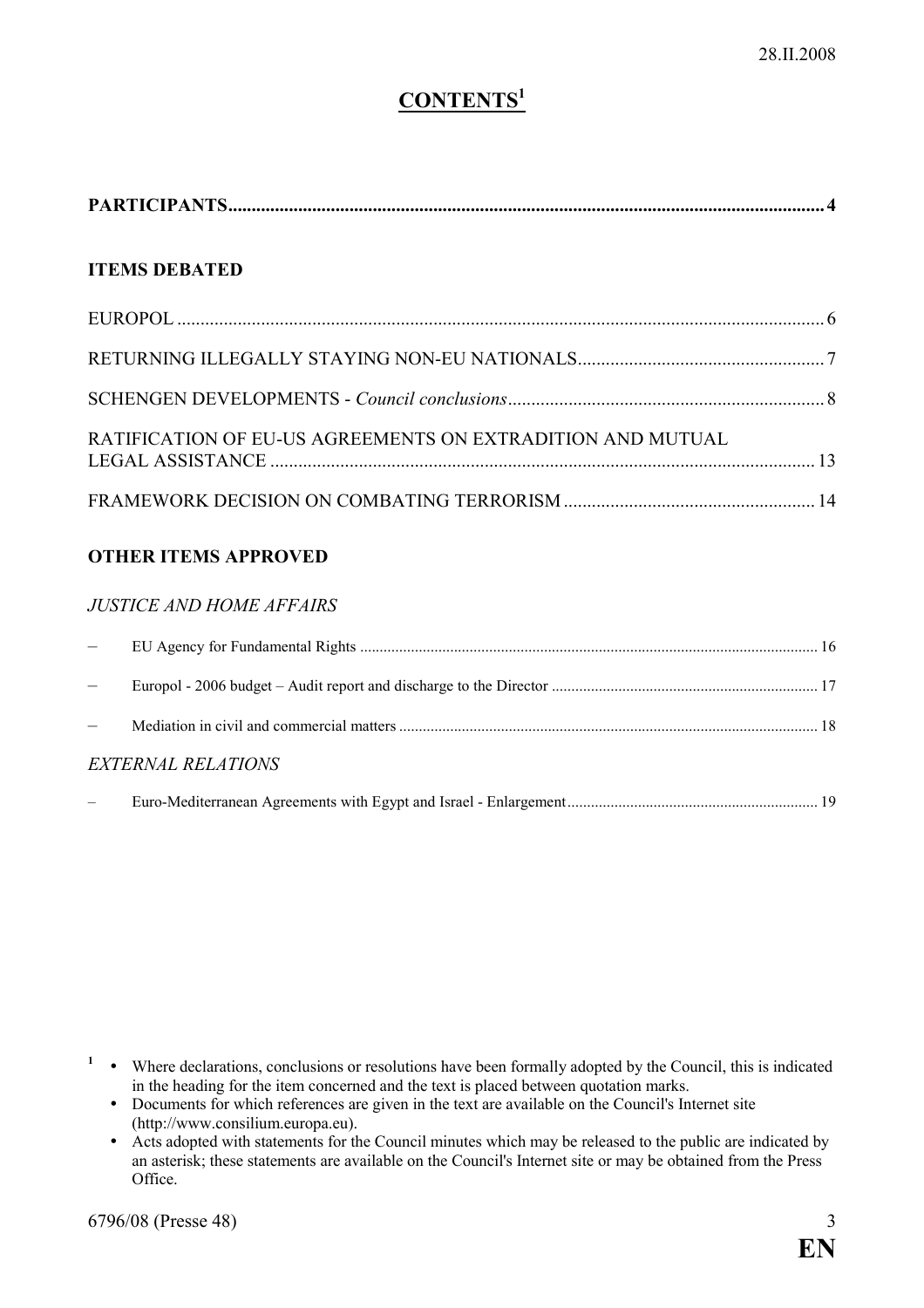# PARTICIPANTS

#### The governments of the Member States and the European Commission were represented as follows:

Belgium: Mr Jo VANDEURZEN Minister for Justice<br>Mr Patrick DEWAEL Minister for the Inte

Bulgaria: Ms Miglena Ianakieva TACHEVA Minister for Justice Mr Rumen Yordanov PETKOV Minister for the Interior

**Czech Republic:**<br>Mr Ivan LANGER

Denmark:<br>Mr Claes NILAS

Germany:<br>Mr Wolfgang SCHÄUBLE

Estonia:<br>Mr Rein LANG

**Ireland:**<br>Mr Brian LENIHAN

Greece:<br>Mr Vassilis KASKARELIS

Spain:<br>Mr Julio PÉREZ HERNÁNDEZ Mr Antonio CAMACHO VIZCAÍNO

France:<br>Mr Pierre SELLAL

Italy: Mr Rocco Antonio CANGELOSI Permanent Representative

**Cyprus:**<br>Mr Nicholas EMILIOU

Latvia: Mr Gaidis BĒRZIŅŠ Minister for Justice<br>Mr Mareks SEGLINŠ Minister for the Interior Mr Mareks SEGLIŅŠ

Lithuania: Mr Petras BAGUŠKA Minister for Justice<br>
Mr Regimantas ČIUPAILA Minister for the Interior Mr Regimantas ČIUPAILA

**Luxembourg:**<br>Mr Luc FRIEDEN

**Hungary:**<br>Mr Tibor DRASKOVICS

Malta: Mr Richard CACHIA CARUANA Permanent Representative

Netherlands: Mr Ernst HIRSCH BALLIN Minister for Justice

Austria:<br>Mr Günther PLATTER

6796/08 (Presse 48) 4

Minister for the Interior

Mr Ivan LANGER Minister for the Interior<br>Mr Martin MOULIS Deputy Minister for Just Deputy Minister for Justice

> State Secretary, Ministry of Refugee, Immigration and Integration Affairs

Federal Minister for the Interior

Mr Rein LANG Minister for Justice<br>
Mr Jüri PIHL Minister for Internal Minister for Internal Affairs

Minister for Justice, Equality and Law Reform

Permanent Representative

State Secretary for Justice<br>State Secretary for Security

Permanent Representative

Permanent Representative

Minister for Justice, Minister for the Treasury and the Budget Mr Nicolas SCHMIT Minister with responsibility for Foreign Affairs and Immigration

Minister for Justice and Law Enforcement

Federal Minister for the Interior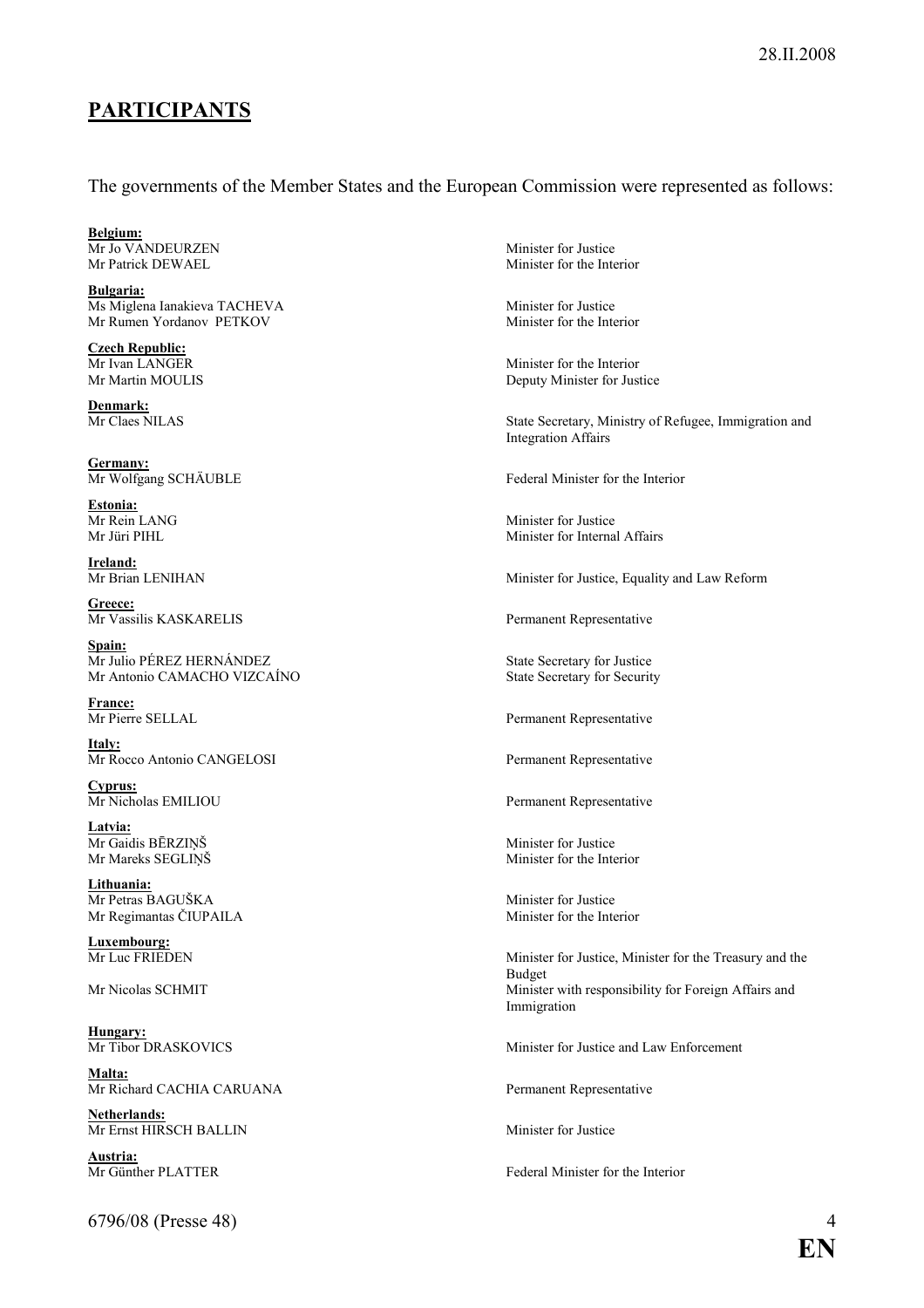Poland: Mr Zbigniew CWIĄKALSKI and the Minister for Justice of Minister for Justice

Portugal: Mr Alberto COSTA<br>
Mr Rui PEREIRA<br>
Minister for the Inte

Romania:<br>Mr Cristian DAVID

Slovenia:<br>Mr Lovro ŠTURM Mr Lovro ŠTURM Minister for Justice<br>
Mr Dragutin MATE Minister for the Inte

Slovakia:<br>Mr Robert KALIŇÁK

**Finland:**<br>Ms Tuija BRAX Ms Tuija BRAX Minister for Justice<br>
Ms Anne HOLMLUND Minister for the Inte

Sweden: Mr Tobias BILLSTRÖM Minister for Migration

**United Kingdom:**<br>Ms Jacqui SMITH

Commission: Mr Franco FRATTINI Vice-President

Mr Piotr STACHAŃCZYK Deputy State Secretary, Ministry of the Interior and Administration

Minister for the Interior

Minister for the Interior and for Administrative Reform Mr Gheorghe MOCUTA Secretary of State, Ministry of Justice

Minister for the Interior

Deputy Prime Minister and Minister for the Interior

Ms Anne HOLMLUND Minister for the Interior<br>Ms Astrid THORS Minister for Migration a Minister for Migration and European Affairs

Secretary of State for the Home Department; Home Secretary Ms Meg HILLIER Parliamentary Under Secretary of State, Home Office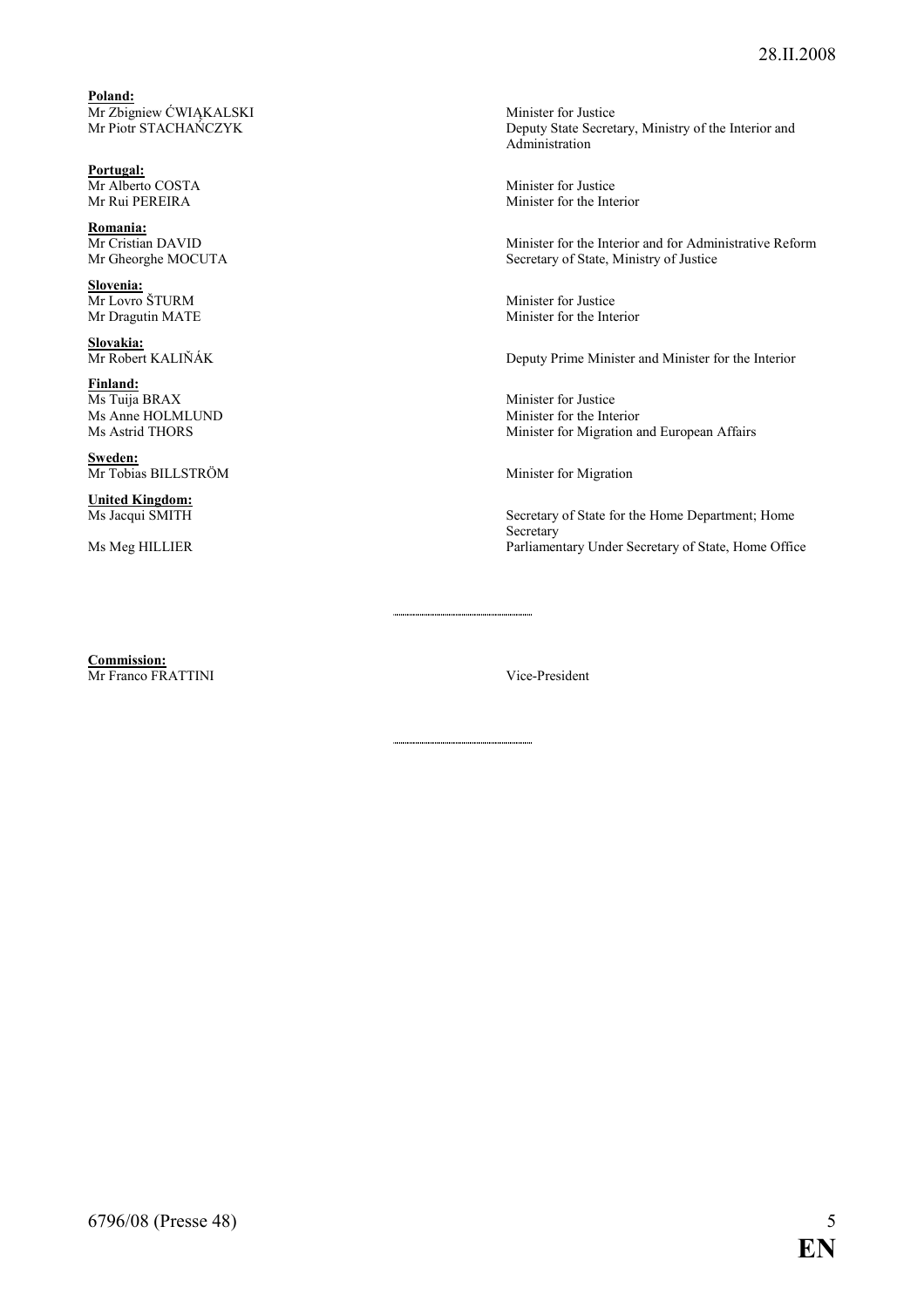#### ITEMS DEBATED

#### **EUROPOL**

The Council reached an agreement on two of the three outstanding issues regarding a proposal for a Council Decision establishing the European Police Office (Europol):

- the lifting of immunity for Europol officials when participating in operational activities, especially Joint Investigation Teams (JITs), and
- the principle of staff rotation and the possibility for Europol staff participating in JIT to receive instructions from the team leader.

Regarding the third outstanding issue (the budget neutrality of the proposal), the Commission announced that it will submit supplementary information to the Council. This issue will be discussed by Coreper in March 2008 with a view to lifting the pending reservations.

The Presidency announced that it would aim at reaching a political agreement on the draft Council Decision at the JHA Council which will be held in April 2008.

It should be noted that the Commission submitted its proposal on December 2006. Since then, the Council has proceeded to its examination chapter by chapter, with a view to reaching an agreement under the Slovenian Presidency.

Once adopted, this decision will replace the Europol Convention. Europol will then become a Community agency, financed by the Community budget. The JHA Council considers that this change of status will constitute a clear improvement of the operational and administrative functioning of Europol.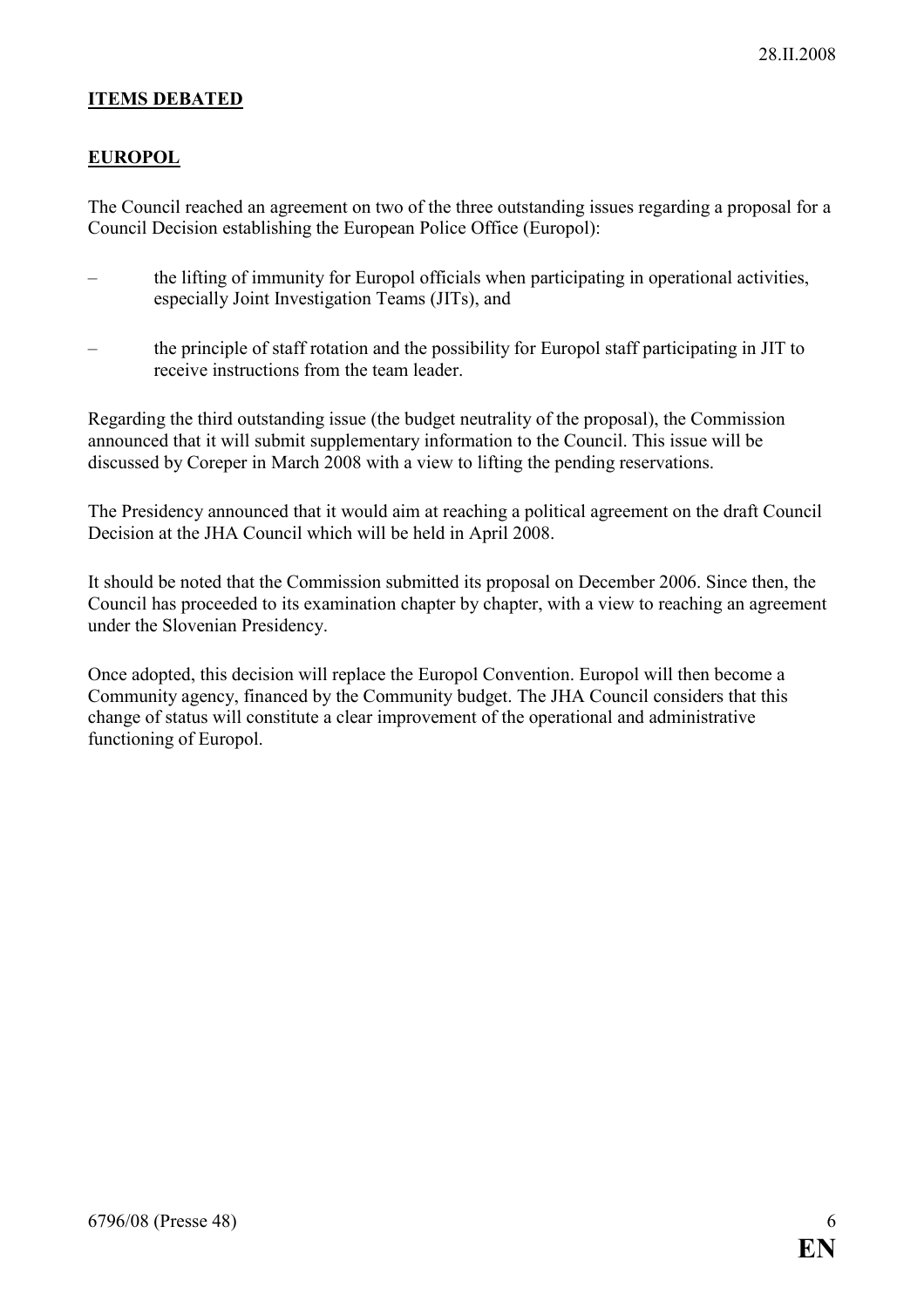# RETURNING ILLEGALLY STAYING NON-EU NATIONALS

The Council took note of the state of play of a draft proposal on common standards and procedures in member states for returning illegally staying non-EU nationals and Ministers had a full exchange of views on outstanding issues. Since the last report in December 2007, significant progress has been made both in the discussions with Parliament and within the competent Council bodies.

A series of intensive informal and political contacts with the European Parliament on all the important issues has helped both sides to understand each other's respective concerns. Those contacts have also involved the Commission. Discussions have also been taken forward within the Council.

The European Council has mandated the Council and the Parliament to continue their efforts to find a basis for agreement on this directive. The European Council has also pointed to the need for effective readmission and return policies. The Presidency, in taking forward work on the directive, will continue to emphasise the need for an effective and efficient return policy.

The Presidency is counting on the full support of the member states in taking this work forward.

#### **Background**

The proposal was submitted by the Commission in 2005 and has been examined at length, under successive Presidencies. It is to be adopted in co-decision with the European Parliament. It sets out common standards and procedures to be applied in member states for returning illegally-staying third-country nationals, in accordance with all the relevant rights enshrined in Community Law as well as International Law.

The LIBE Committee of the European Parliament voted its report on 20 September 2007.

The Portuguese and the Slovenian Presidencies held a series of informal technical and high-level political tripartite negotiations with the European Parliament and the Commission which focused on all the main outstanding issues.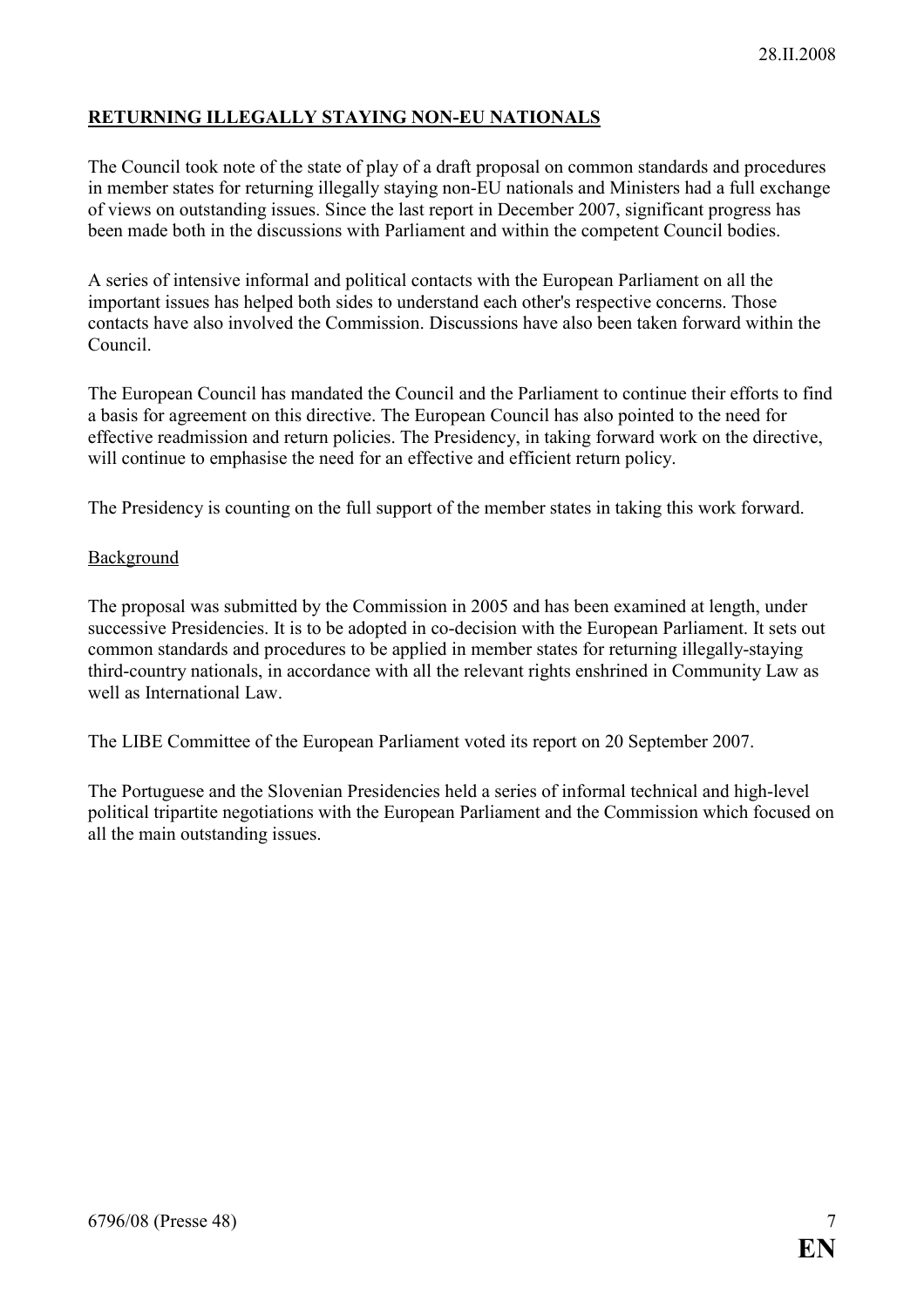## SCHENGEN DEVELOPMENTS - Council conclusions

The Council adopted the following conclusions regarding the development of the second generation of the Schengen Information System (SIS II):

"The Council of the European Union:

- 1. Recalling the Conclusions of the Council on 12 and 13 June 2007 especially on SIS II
- 2. Reaffirms the absolute priority to be given to the SIS II which will introduce new technologies and provide added functionalities and takes note of the SIS II provisional schedule presented by the Commission. This schedule will allow that by the end of 2008 the central elements of SIS II, its communication infrastructure and the interface with national systems will function and will have been tested by the Commission and the Member States
- 3. Calls upon the Member States concerned and the Commission to work with a view to the setting-up of SIS II including the central system, the communication infrastructure, all testing activities and the migration from SIS 1+ to SIS II by September 2009 at the latest. Provided that all Member States have migrated from SIS 1+ to SIS II, the Council will decide on the start of operations of SIS II and therefore the termination of SIS 1+, in accordance with the relevant provisions of the instruments on the establishment, operation and use of the SIS II .
- 4. Confirms the need to implement a migration approach from SIS 1+ to SIS II that provides a fall-back possibility with a gradual migration to remedy unexpected problems and to this end invites the Commission to provide a converter, to be used for a very limited period of time, linking SIS 1+ and SIS II to ensure that the SIS can continue functioning in any scenario. The Commission is invited to take full account of the needs of the SIS II integrating States.
- 5. Invites the Commission to present without delay the legal proposals to allow for the inclusion in the budget of the European Union all activities in 2009 for the SIS II, including, if necessary, also further development activities and to govern the SIS II activities foreseen up to the start of its operations.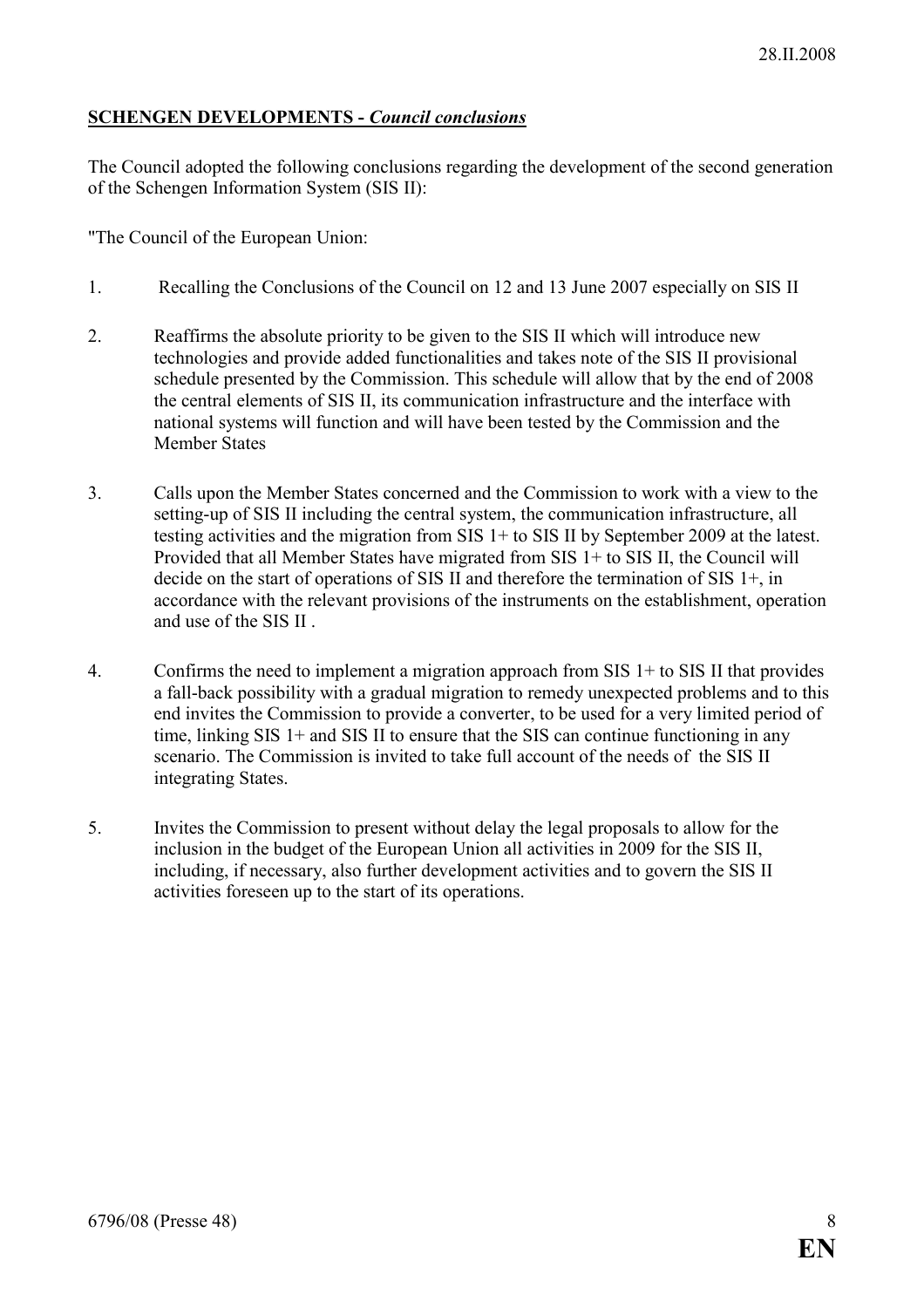- 6. Takes note that France has a specific responsibility, which requires a particular effort in order to allow, on the one hand, the effective functioning of SIS 1+ and on the other, to provide the logistical management for SIS II while guaranteeing the activities necessary for the Visa Information System. In this context, the completion of the detailed schedule further depends, in particular, on the capacity to operate the Central SIS II during the final SIS II tests and the migration from SIS 1+ to SIS II.
- 7. Encourages solidarity and partnership mechanisms among Member States, in view of the timely completion of the SIS II project, and invites them to present a solution for sharing the costs of the SIS II Task Force back office by the Council in April 2008.
- 8. Welcomes in this respect the Presidency's proposal to implement an additional mechanism, supporting the SIS II development in the Member States until the start of operations, based on the following elements:
	- The "Friends of SIS II", a group of ministers, will follow the implementation of SIS II in the Member States. The group will be chaired by the Presidency and composed of ministers from Germany, Portugal, Slovenia, France, Czech Republic, Sweden, Italy, Austria, the Netherlands, Finland, Spain, Poland as well as from Norway. The Commission will participate in the work of the group.
	- Each minister participating in the "Friends of SIS II" and the Commission will nominate one representative to the Friends of SIS II group at senior officials' level; this group is mandated to follow the preparation of Member States for the final migration and to maintain relations with all project stakeholders as a link between expert and ministerial levels.
	- The "Friends of SIS II" look forward to getting information on the state of the project from the SIS II Task Force. The role and tasks of the SIS II Task Force remain the same. The rapporteur of the SIS II Task Force is invited, when necessary, to participate in the meetings of the "Friends of SIS II" group at senior officials' level.
	- Mutual information exchange between all stakeholders on the status of development of the system at central as well as at national levels must be ensured.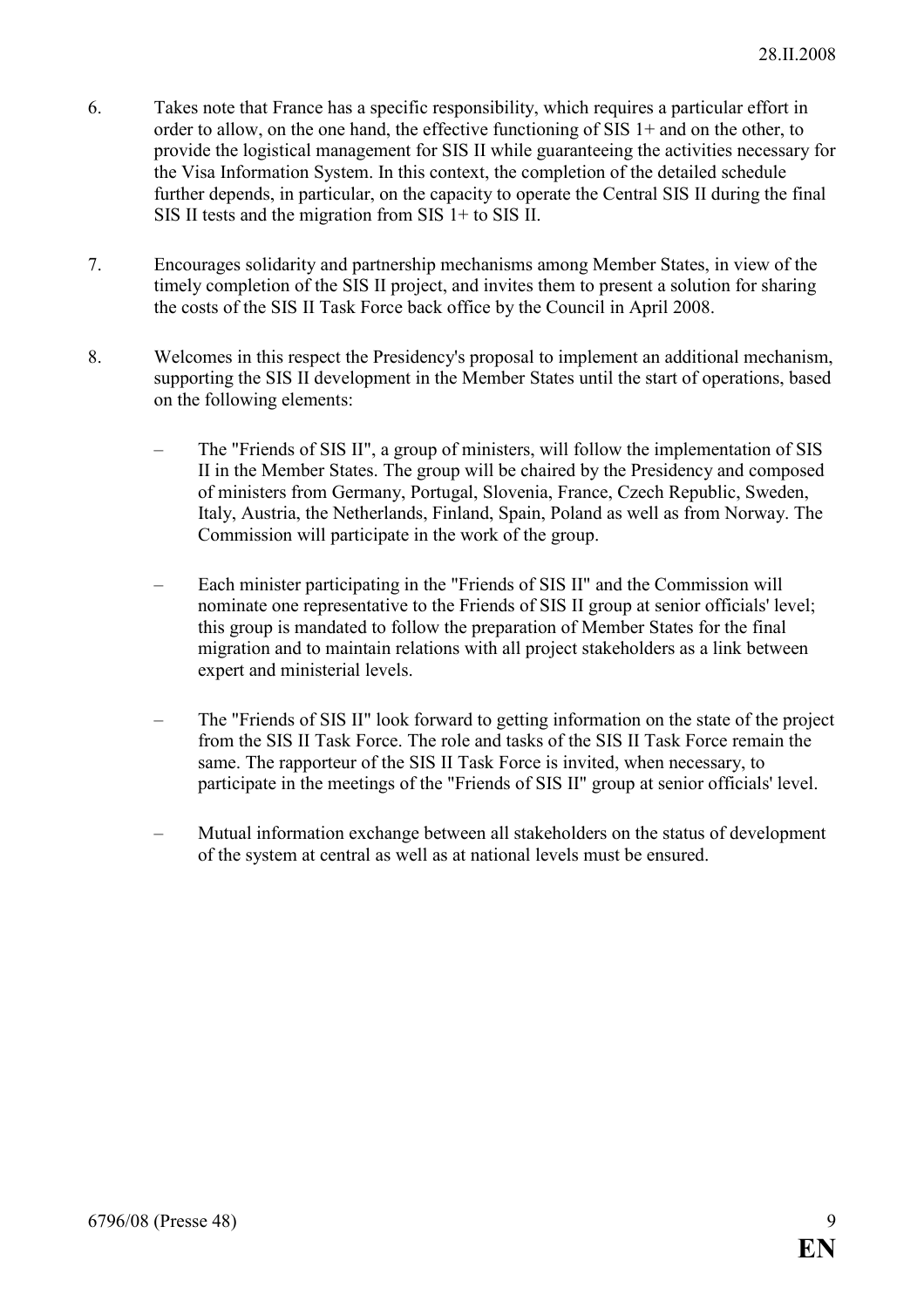- The Commission shall continue to closely cooperate with Member States, in particular in the testing phase, in order to facilitate transparent communication and the intensive collaboration needed for a smooth migration and a successful completion of all preparations necessary for the start of operations of the SIS II.
- 9. At each Council/Mixed Committee at ministerial level and CATS/Mixed Committee, comprehensive reports will be given by the Presidency and the Commission on the development of the SIS II project.
- 10. Invites the Presidency to report to the Council in April 2008 on open questions related to the detailed SIS II schedule, on the basis of a report prepared by the "Friends of SIS II".
- 11. Calls upon the European Commission to present an updated, complete and detailed SIS II schedule to the Council in June 2008."

#### SIS II provisional schedule

The Council also took note of a SIS II provisional schedule.

The development and testing of Central SIS II, its communication infrastructure and the interactions of the national systems of countries participating in SIS 1+ with Central SIS II should be completed before the end of 2008.

This should allow conducting the final SIS II tests, bringing the Central SIS II into operation and migrating all national systems from SIS 1+ to SIS II in 2009. However, some questions related to the detailed SIS II schedule are still open and it will not be possible to finalise this schedule without the appropriate input. The "Friends of SIS II" will prepare a report on these questions allowing the Presidency, in turn, to provide information on open issues to the JHA Council in April. Thus there are currently still some gaps in the planning for 2009 that can only be filled once the report of the Presidency is available.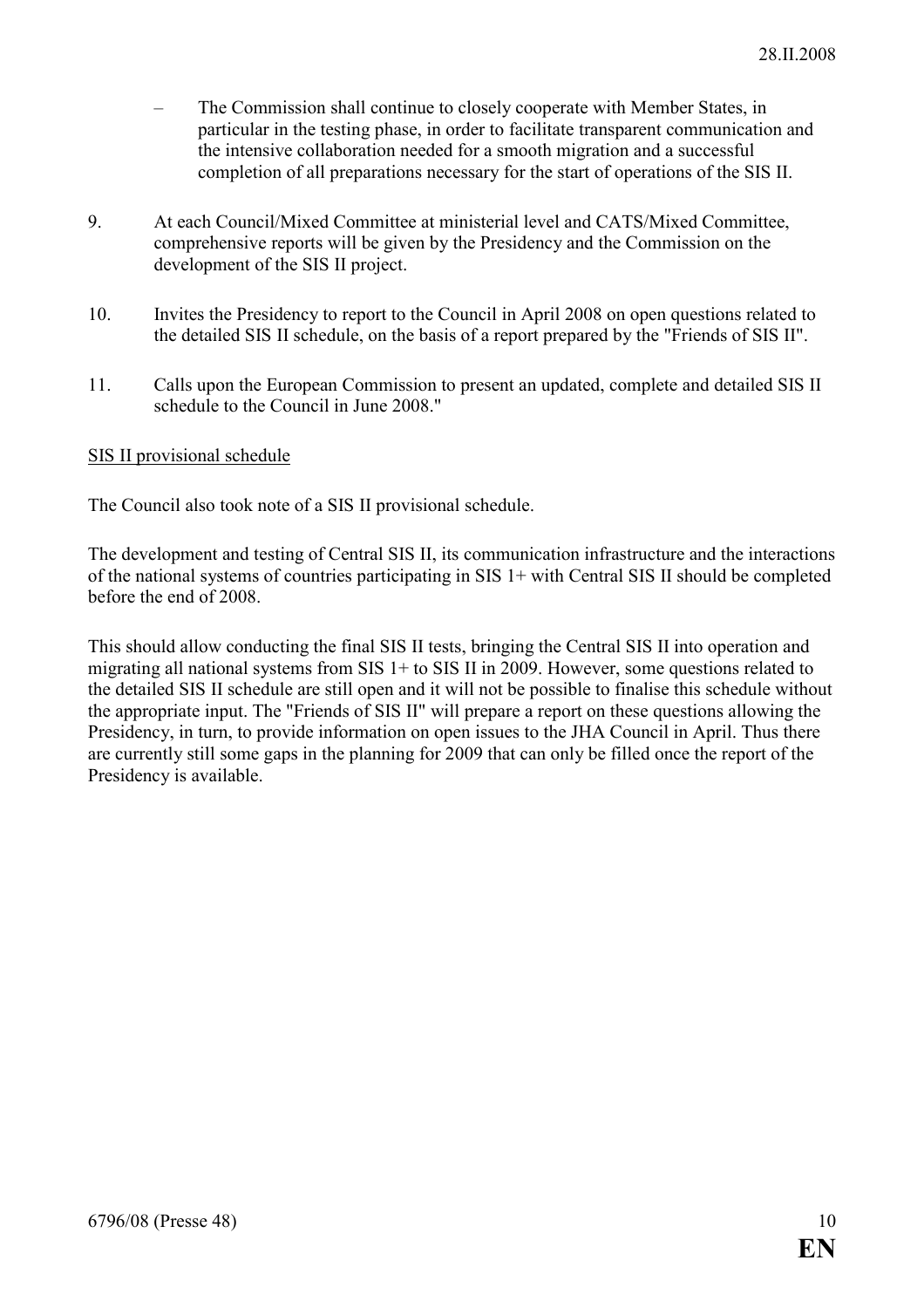At this stage, it is expected that the final SIS II tests, comprising the comprehensive test of SIS II and the SIRENE test, will be carried out between January and June 2009. These tests allow countries participating in SIS 1+ to test fully their national applications and test SIS II in its entirety in conditions that are very close to real operational conditions, in order to have full confidence that SIS II is effective and reliable at all levels of operation. During this period in order to guarantee the successful execution of the comprehensive test and of the migration, it is essential to maintain and, where necessary, further develop SIS II , including in particular the correction of errors.

From the beginning of 2009, France (C.SIS) will start its involvement in the operations and testing of Central SIS II. The complete handover of the operational management of the Central SIS II to France and Austria should be finalised in July 2009, before the start of the migration from SIS 1+ to SIS II.

A migration approach from SIS 1+ to SIS II that provides a fall-back possibility with a gradual migration will be implemented. This should allow unexpected problems to be resolved. The Commission Should provide a converter, to be used for a very limited period of time, linking SIS 1+ and SIS II to ensure that the SIS can continue functioning, during the migration period.

Migration preparations should be completed in early July 2009. The migration execution should start in August 2009 with the progressive transfer of SIS data from SIS 1+ to SIS II and to be followed by the one-shot switch-over of all national systems from SIS 1+ to SIS II in September 2009.

Once all countries in SIS 1+ are successfully switched over to SIS II, the SIS II could go live with full functionalities and the SIS 1+ could be switched off on the date that will be decided by the Council.

#### Agreements between EU, Switzerland and Liechtenstein

The Council adopted decisions approving the signature and the provisional application of certain provisions of a protocol between the EU, Switzerland and Liechtenstein on the accession of Liechtenstein to the EU/Switzerland agreement on the Swiss Confederation's association with the implementation of the Schengen acquis  $(16459/06 + 16461/06)$ .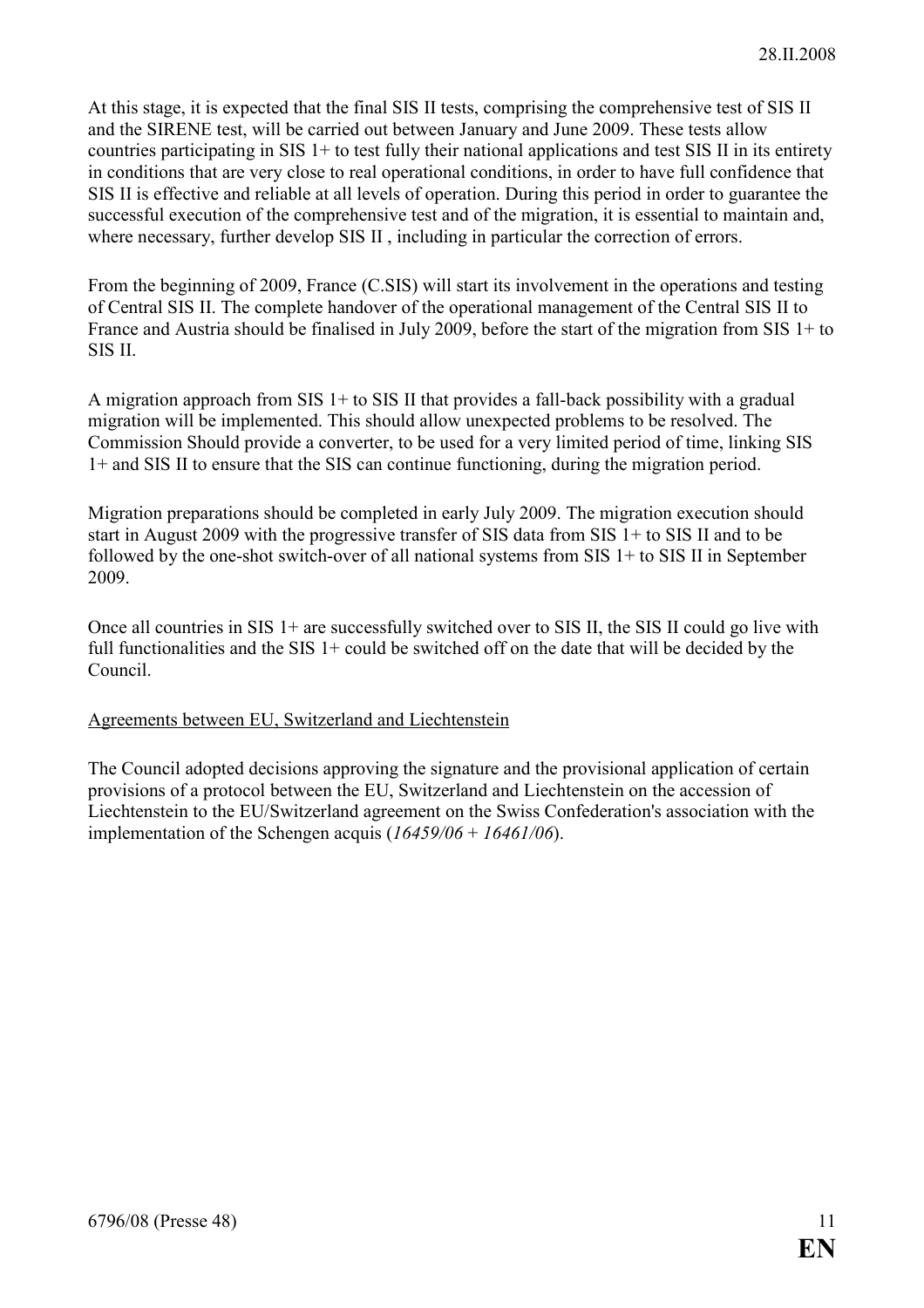It also adopted a decision approving the signature of a protocol between the EU, Switzerland and Liechtenstein on the accession of the Liechtenstein to the EU/Switzerland agreement concerning the criteria and mechanisms for establishing the State responsible for examining a request for asylum lodged in EU or in Switzerland (Dublin/Eurodac acquis) (16470/06).

Furthermore, it adopted a decision approving the signature of a Protocol between the EU, Switzerland and Liechtenstein to the EU/Switzerland agreement concerning the criteria and mechanisms for establishing the State responsible for examining a request for asylum lodged in EU or in Switzerland (Denmark's participation in the Dublin/Eurodac acquis agreement) (16468/06).

The signatures took place today in the margins of the Council.

Finally, the Council adopted a draft decision to be adopted by the EU/Switzerland Mixed Committee, established by the EU/Switzerland agreement, concerning the latter's association in the implementation of the Schengen Acquis amending its Rules of Procedure (5756/08).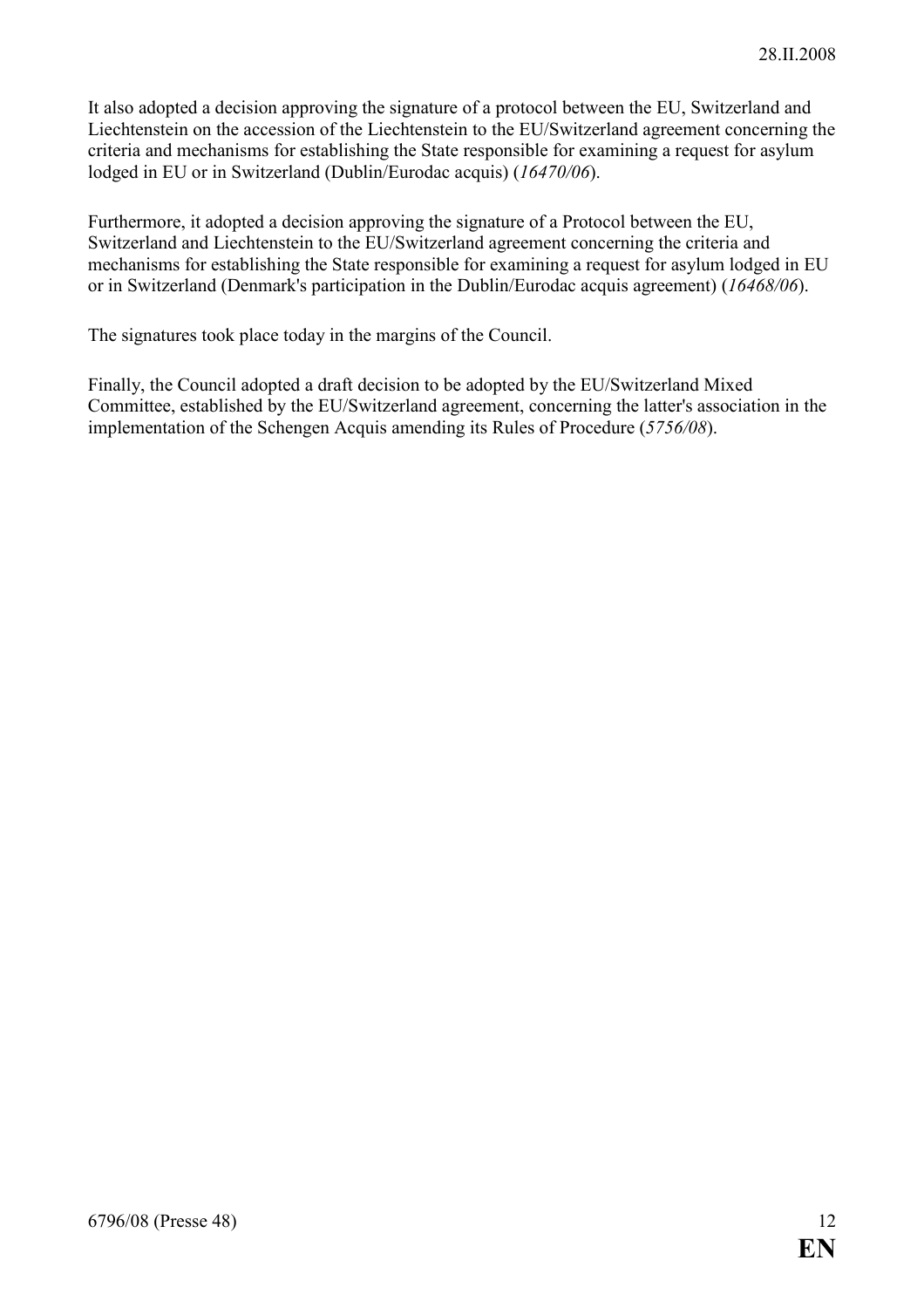#### RATIFICATION OF EU-US AGREEMENTS ON EXTRADITION AND MUTUAL LEGAL ASSISTANCE

The Council took note of the state of play regarding the ratification by the member states of these agreements.

The two EU-US agreements were signed by the EU Presidency and the US Attorney-General on 25 June 2003 in Washington DC.

But before their entry into force, two further requirements have to be met:

- 1° All member states need to exchange "written instruments" with the United States in order to acknowledge the way in which the provisions of the EU-US agreements are implemented at the bilateral level. All these bilateral instruments have been signed, but eight Member States still need to have these ratified by their national parliaments.
- 2° Both the US and the EU have to go through the ratification process:
	- a) for the US this implies: to have the two EU-US agreements plus 2 bilateral instruments per member state (ie. 56 in total) ratified by US Senate.
	- b) for the EU this implies that those member states that have made a constitutional declaration have to follow their respective constitutional procedures.

Only after that has been done, the Council can authorise the Presidency to conclude (=ratify) the EU-US agreements. This will require a second Council Decision authorising the presidency to conclude these agreements.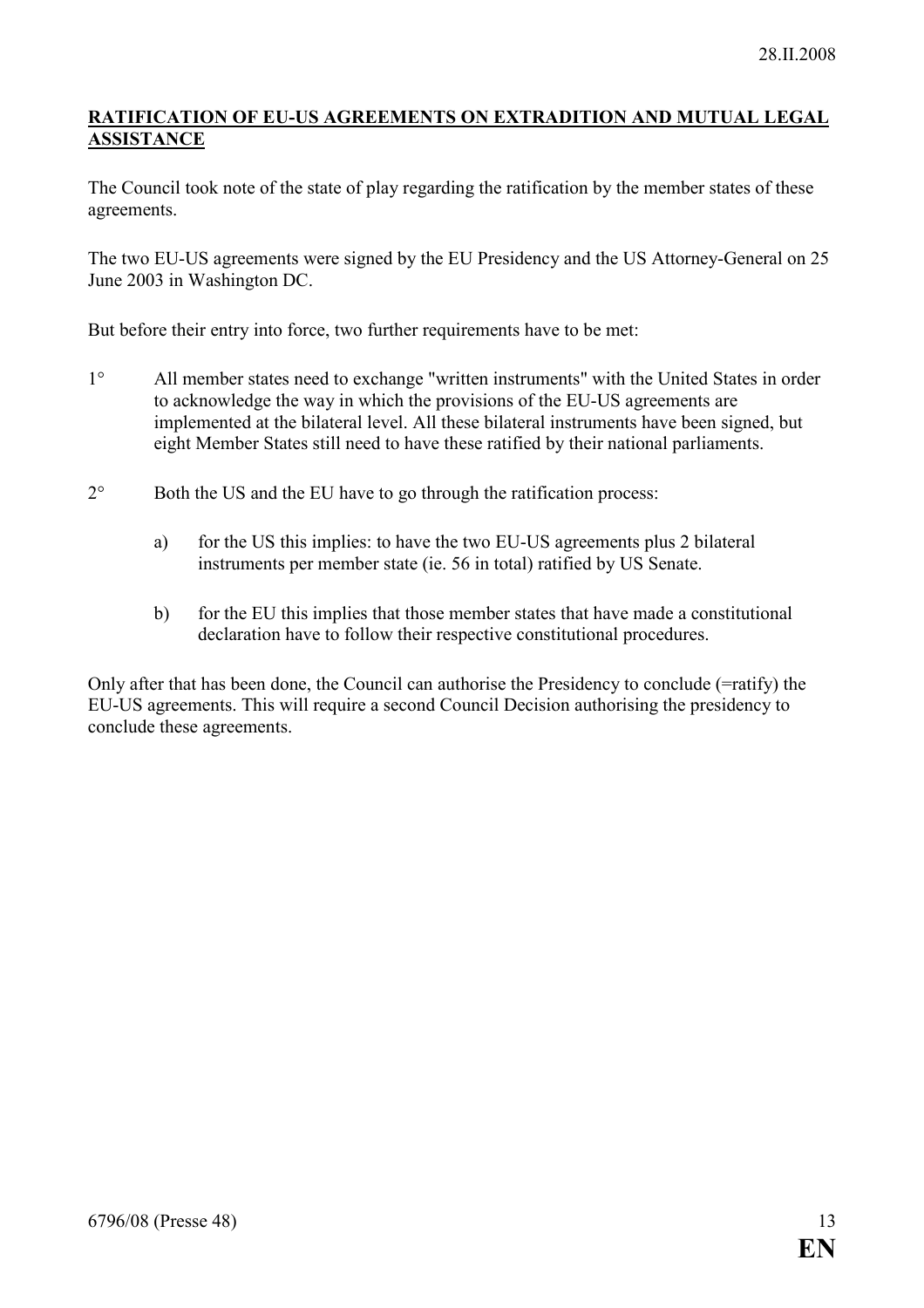# FRAMEWORK DECISION ON COMBATING TERRORISM

The objective of this proposal is to update the Framework Decision 2002/475 on combating terrorism and align it with the Council of Europe Convention on prevention of terrorism, by including public provocation to commit terrorist offences, recruitment for terrorism and training for terrorism.

The Presidency considered that this proposal was very important and also highlighted that it was very delicate since it was situated on the borderline of fundamental rights and freedoms such as freedom of expression, assembly or of association and the right to respect for family life. It was therefore essential that the right balance was struck in the instrument.

The Council focused its debate on the safeguards relating to the respect for human rights and the principle of proportionality. The Presidency concluded that a majority of member states could agree to add in the recitals of the text a clause on proportionality based on Article 12.2 of the Convention. A majority of member states could also support the addition in the framework decision of a new Article based on the framework decision on combating certain forms of expressions of racism and xenophobia by means of criminal law.

The Presidency announced its intention of reaching a general approach on this proposal at the next JHA Council in April 2008.

\*

\* \*

6796/08 (Presse 48) 14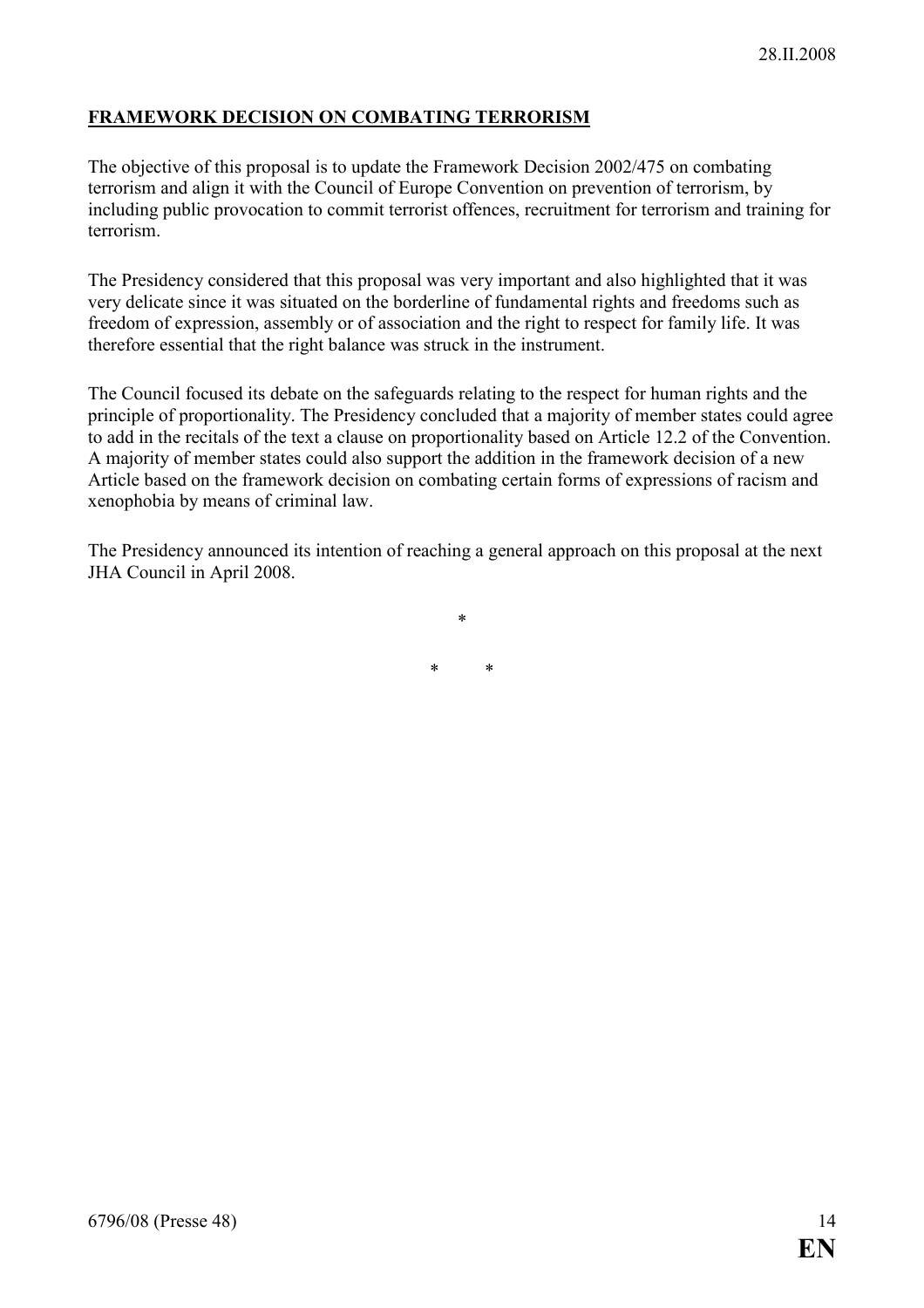Over lunch, Ministers of Justice discussed

- the creation of a forum on justice issues,
- the financing of e-justice projects,
- a list of several legal instruments that are pending of adoption due to parliamentary reservations entered by some member states and
- a motion for resolution of the European Parliament concerning the annual debate on the progress achieved in 2007 in the Area of Freedom Security and Justice.

Minister of Interior debated on

- the state of play of a EU-US high level contact group on data protection and
- the US visa waiver program legislation (VWP). On this item, member states agreed to adopt a common approach for the purpose of discussing it with the US. To this end, they instructed the Permanent Representatives Committee/Mixed Committee to agree on the main lines that this common approach should contain in advance of the next EU-US JHA Ministerial Troika meeting which will take place on 13 March 2008.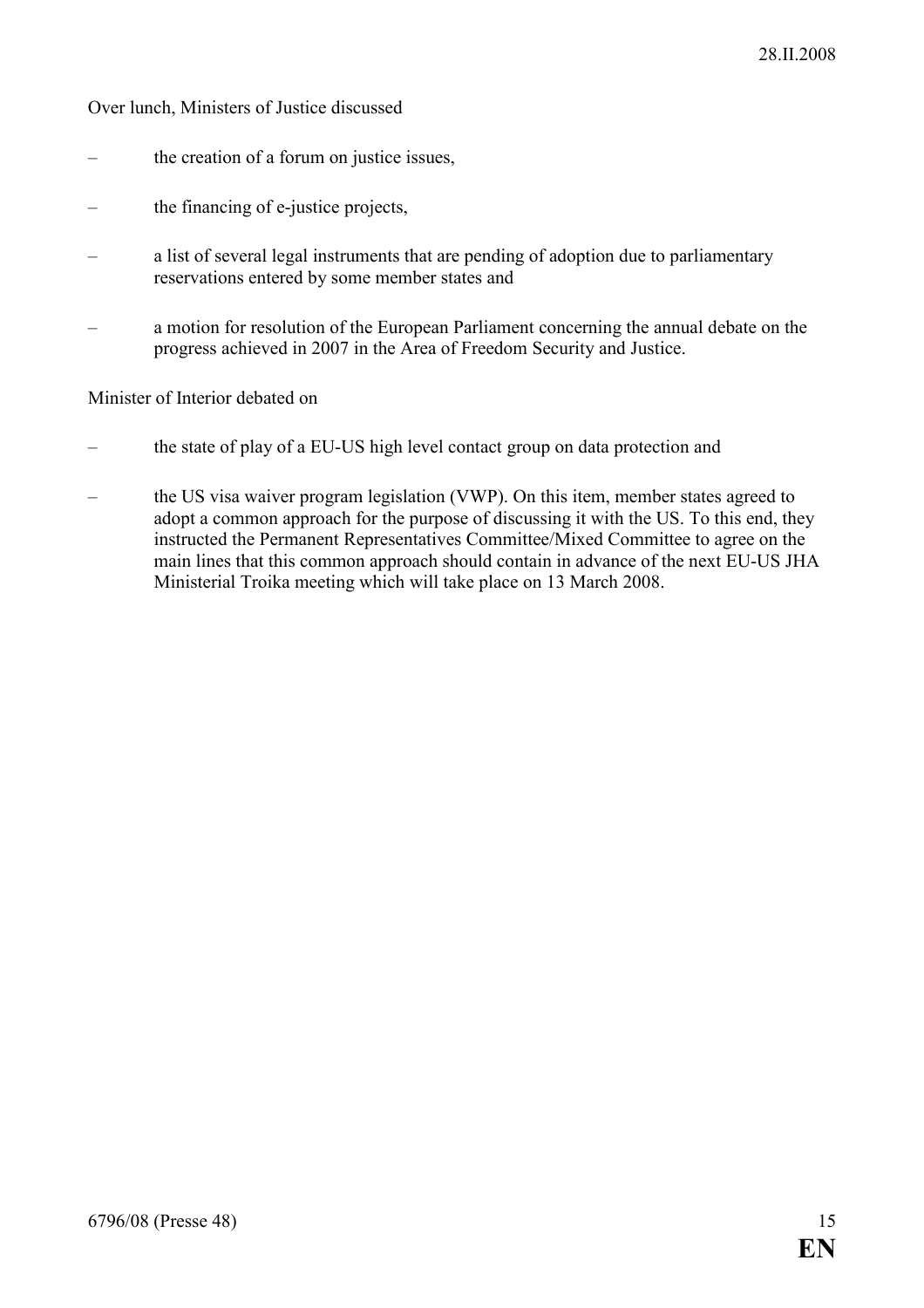#### OTHER ITEMS APPROVED

## **JUSTICE AND HOME AFFAIRS**

#### EU Agency for Fundamental Rights

#### – Agreement with the Council of Europe

The Council adopted a decision approving the conclusion of an agreement between the European Community and the Council of Europe on cooperation between the EU Agency for Fundamental Rights and the Council of Europe (16623/07).

The Agency for Fundamental Rights was established in March 2007 in Vienna (Austria). It provides the relevant institutions and member states with assistance and expertise relating to fundamental rights in order to support them when they take measures or formulate courses of action to fully respect fundamental rights. The agency has three key functions: to collect information and data; provide advice to the EU and its member states and promote dialogue with civil society to raise public awareness of fundamental right

The agreement abrogates and replaces the agreement of 10 February 1999 between the European Community and the Council of Europe establishing close cooperation between the European Monitoring Centre on Racism and Xenophobia and the Council of Europe.

#### – Multi-annual framework for 2007-2012

The Council adopted a decision establishing a multi-annual framework for the period 2007-2012 for the Agency for Fundamental Rights, which defines the precise thematic areas of the work of the Agency (16773/07).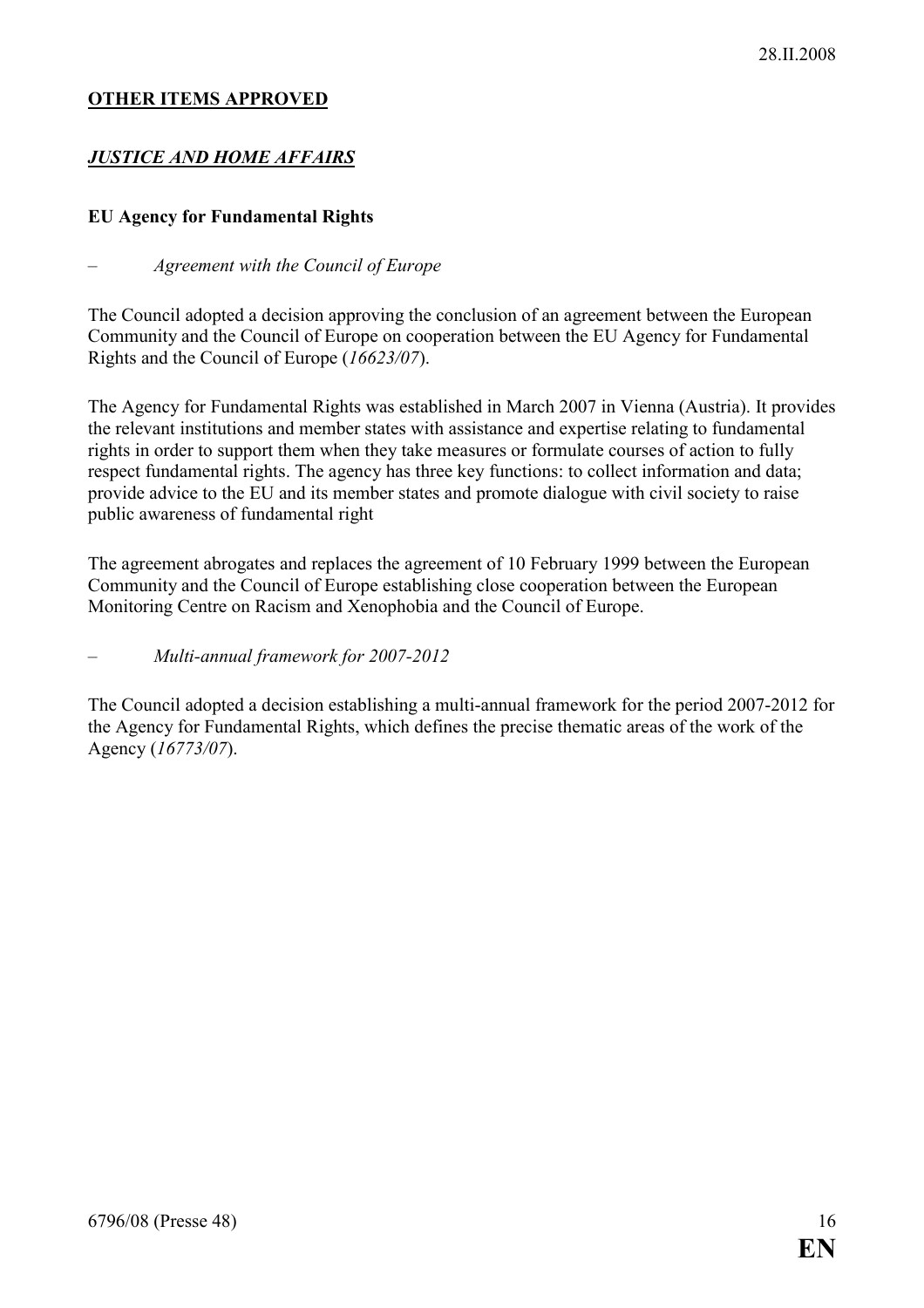The Agency will carry out its tasks in particular within the following thematic areas:

- racism, xenophobia and related intolerance;
- discrimination based on sex, race or ethnic origin, religion or belief, disability, age or sexual orientation and against persons belonging to minorities and any combination of these grounds (multiple discrimination);
- compensation of victims;
- the rights of the child, including the protection of children;
- asylum, immigration and integration of migrants;
- visa and border control.
- Director of the Agency

The Council gave its opinion recommending the appointment of Mr. Morten Kjaerum as Director of the EU Agency for Fundamental Rights.

The opinion will be now forwarded to the Agency's management board which is the appointing authority.

#### Europol - 2006 budget – Audit report and discharge to the Director

The Council gave discharge to the director of Europol in respect of the budget for 2006 after examining the audit report of the joint audit committee of Europol (16459/07+ADD1).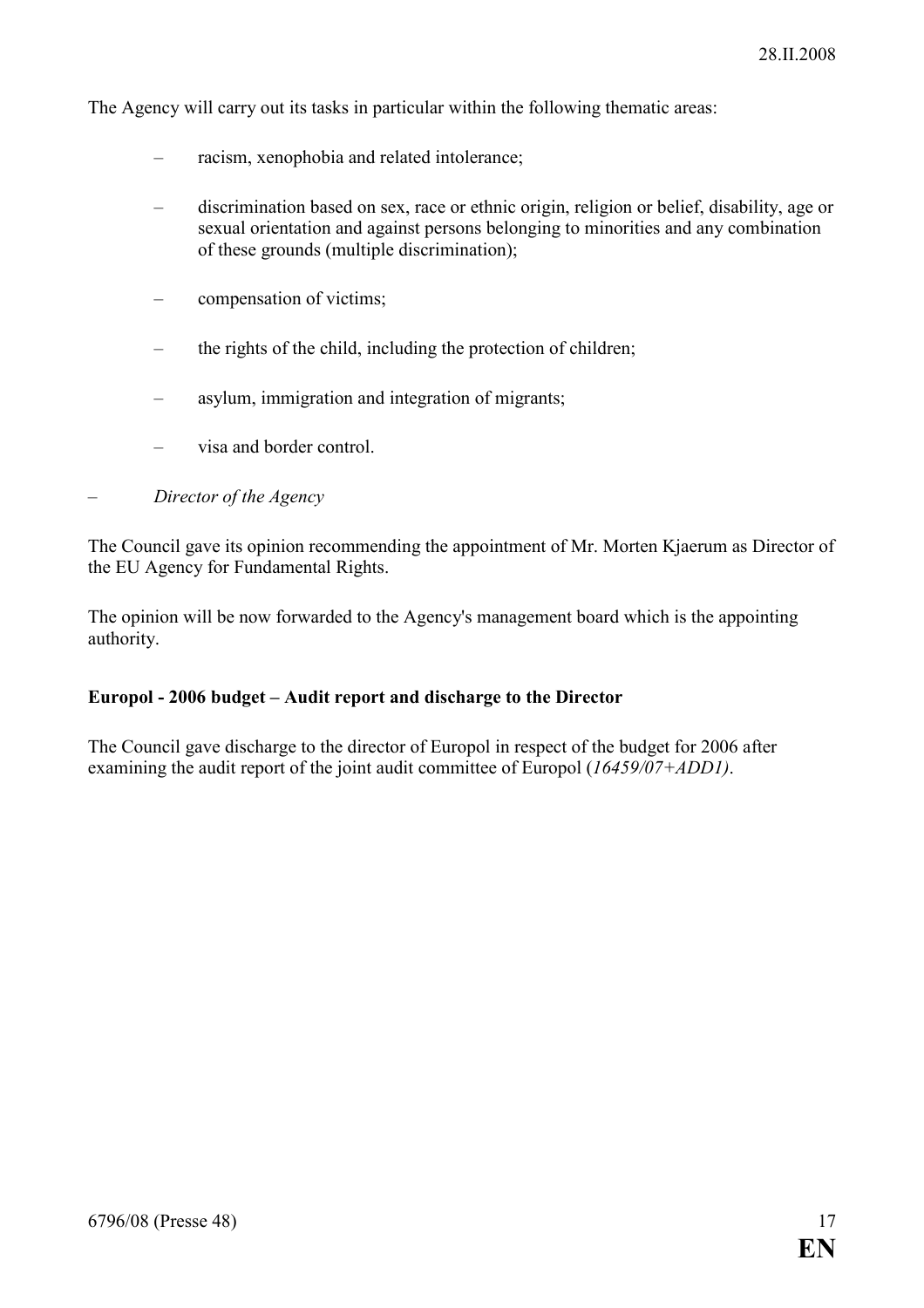## Mediation in civil and commercial matters

The Council adopted a common position on mediation in civil and commercial matters (15003/07).

The purpose of the directive is to facilitate access to alternative dispute resolution and to promote the amicable settlement of disputes by encouraging the further use of mediation and by ensuring a balanced relationship between mediation and judicial proceedings.

The directive will apply to processes where two or more parties to a cross-border dispute attempt themselves on a voluntary basis to reach an amicable agreement on the settlement of their dispute with the assistance of a mediator. It should apply in civil and commercial matters. However, it should not apply to rights and obligations which the parties are not free to decide on themselves under the relevant applicable law (e.g. family law and labour law).

The proposal provides that a court before which an action is brought may invite the parties to use mediation in order to settle the dispute. The court may in any event require the parties to attend an information session on the use of mediation. This is without prejudice to national legislation making the use of mediation compulsory or subject to incentives or sanctions.

Member States should ensure that the parties to a written agreement resulting from a mediation can have the content of their agreement made enforceable. It should only be possible for a Member State to refuse to render an agreement enforceable if the content is contrary to its law, including its private international law, or if its law does not provide for the enforceability of the content of the specific agreement.

The directive shall not apply to Denmark.

The Commission submitted this proposal on 22 October 2004 and it is subject to the codecision procedure. The new compromise text reflects the amendments agreed with the European Parliament.